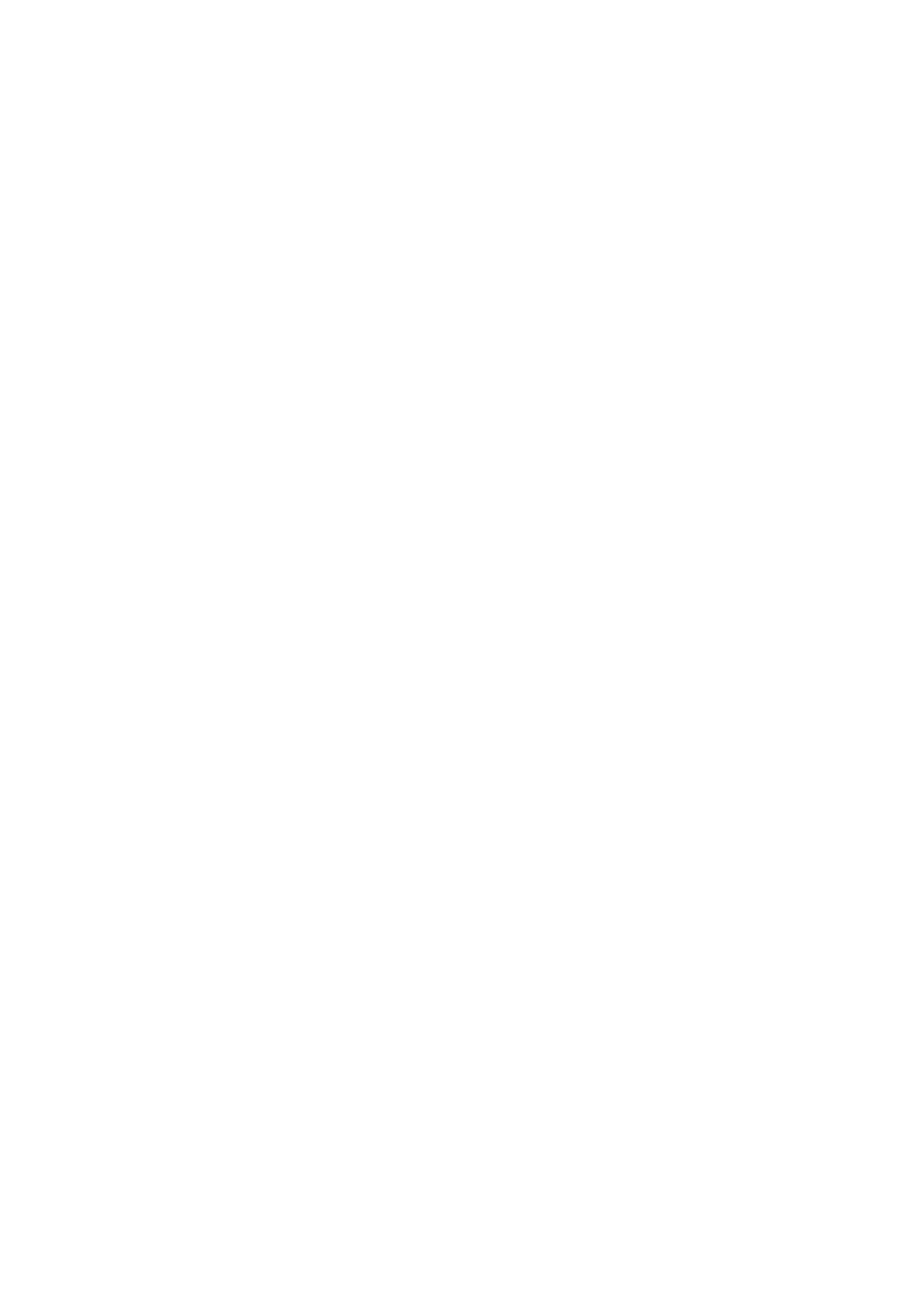INSTRUCTION SHEET

### Jacobsens Harmonized Customs Tariff

### Supplement 1071

12 May 2016

This instruction sheet should be retained in the front of the binder until the next service issue is published.

The following new (N) or replacement (R) pages are forwarded herewith.

### BINDER 1

### Subscriber's Note

### Instruction Sheet

### Prelims

| Page | Check-up |    |
|------|----------|----|
|      |          | -R |
|      |          | N  |
|      |          | R. |

### Schedule 2: Part 1

| Page | <i>Check-up</i> |    |
|------|-----------------|----|
|      |                 | R. |

### Schedule 3: Part 1

| Page                     | Check-up |  |
|--------------------------|----------|--|
|                          |          |  |
|                          |          |  |
|                          |          |  |
|                          |          |  |
|                          |          |  |
| 806.01/806.04  fall away |          |  |
|                          |          |  |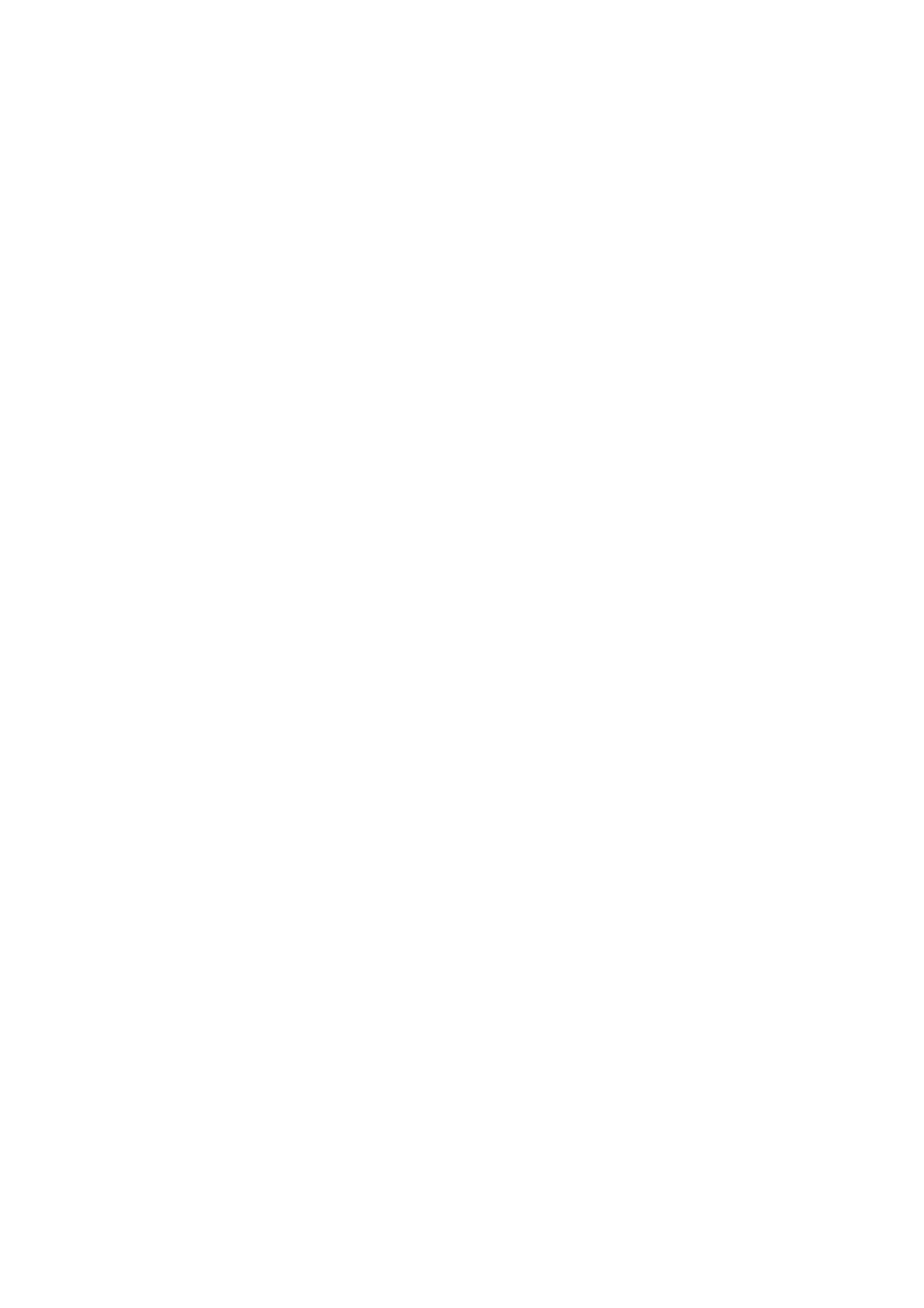**CUSTOMS AND EXCISE TARIFF BOOK** (15983) (15983) (15983) Supp 1071 12.05.2016 **Jacobsens<br>CUSTOMS AND EXCISE TARIFF BOOK Jacobsens** 

 $(xxii)$ A

 $(15983)$ 

# RATES OF EXCHANGE **RATES OF EXCHANGE**

# Supplied by the courtesy of the South African Revenue Services **Supplied by the courtesy of the South African Revenue Services**

| COUNTRY            | <b>MONETARY</b><br>UNIT | 2016.04.12      | 2016.04.13   | 2016.04.14   | 2016.04.15   | 2016.04.16   | 2016.04.17   | 2016.04.18   | 2016.04.19   |
|--------------------|-------------------------|-----------------|--------------|--------------|--------------|--------------|--------------|--------------|--------------|
| AUSTRALIA          | <b>DOLLAR</b>           | 0000.087650     | 0000.087050  | 00000.087800 | 0000.087750  | 0000.087750  | 0000.087750  | 00000.087450 | 0000.087600  |
| <b>BOTSWANA</b>    | PULA                    | 0000.701900     | 0000.704050  | 0000.706550  | 0000.708450  | 0000.708450  | 00000.708450 | 0000.703150  | 0000.708600  |
| <b>BRAZIL</b>      | <b>REAL</b>             | 000.235349<br>o | 0000.235380  | 0000.237276  | 0000.236823  | 0000.236823  | 0000.236823  | 0000.238686  | 0000.248514  |
| CANADA             | <b>DOLLAR</b>           | 000.086600<br>O | 0000.085800  | 0000.086800  | 0000.087000  | 0000.087000  | 0000.087000  | 0000.087200  | 0000.087400  |
| CHINA              | <b>YUAN</b>             | 0000.435898     | 0000.436623  | 0000.439914  | 0000.442333  | 0000.442333  | 0000.442333  | 0000.438181  | 0000.445234  |
| <b>DENMARK</b>     | KRONER                  | 0000.437750     | 0000.439750  | 0000.446100  | 0000.448550  | 00000.448550 | 00000.448550 | 0000.443600  | 0000.449650  |
| EUROPEAN COMMUNITY | EURO                    | 0000.059006     | 0000.059278  | 0000.060134  | 0000.060491  | 0000.060491  | 0000.060491  | 0000.059806  | 0000.060612  |
| HONG KONG          | <b>DOLLAR</b>           | 000.519650<br>o | 0000.520200  | 0000.523100  | 0000.526000  | 0000.526000  | 0000.526000  | 0000.521100  | 0000.530100  |
| <b>NDIA</b>        | <b>RUPEE</b>            | 0004.481931     | 0004.489785  | 0004.519498  | 0004.545688  | 0004.545688  | 0004.545688  | 0004.508543  | 0004.569493  |
| <b>JAPAN</b>       | YEN                     | 0007.249050     | 0007.305900  | 0007.382050  | 0007.432300  | 0007.432300  | 0007.432300  | 0007.257100  | 0007.450450  |
| MALAWI             | KWACHA                  | 045.304300<br>O | 0045.545350  | 0045.794400  | 0046.046500  | 0046.046500  | 0046.046500  | 0045.671250  | 0046.455950  |
| NEW ZEALAND        | <b>DOLLAR</b>           | 0000.096800     | 00000.096150 | 0000.097900  | 0000.097800  | 00000.097800 | 00000.097800 | 00000.096600 | 0000.097000  |
| NORWAY             | KRONE                   | 000.548450<br>O | 0000.547650  | 0000.555300  | 0000.557450  | 0000.557450  | 0000.557450  | 0000.556900  | 00000.559400 |
| <b>RUSSIAN</b>     | ROUBLE                  | 0004.481688     | 0004.445501  | 0004.491835  | 0004.516756  | 0004.516756  | 0004.516756  | 0004.641402  | 0004.547913  |
| SWEDEN             | KRONA                   | 0000.544150     | 0000.543450  | 0000.551200  | 0000.552750  | 0000.552750  | 0000.552750  | 0000.547550  | 0000.554750  |
| <b>SWITZERLAND</b> | FRANC                   | 0000.063800     | 00000.064050 | 0000.065050  | 00000.065500 | 00000.065500 | 00000.065500 | 00000.064950 | 0000.065750  |
| UNITED KINGDOM     | POUND ST.               | 000.047306<br>O | 0000.047276  | 0000.047939  | 0000.048166  | 0000.048166  | 0000.048166  | 0000.047694  | 0000.048000  |
| U.S.A.             | <b>DOLLAR</b>           | 0000.067442     | 0000.067515  | 0000.067865  | 0000.068250  | 0000.068250  | 0000.068250  | 0000.067629  | 0000.068789  |
| <b>ZIMBABWE</b>    | <b>DOLLAR</b>           | 0025.695820     | 0025.723429  | 0025.857307  | 0026.003555  | 0026.003555  | 0026.003555  | 0025.766970  | 0026.210057  |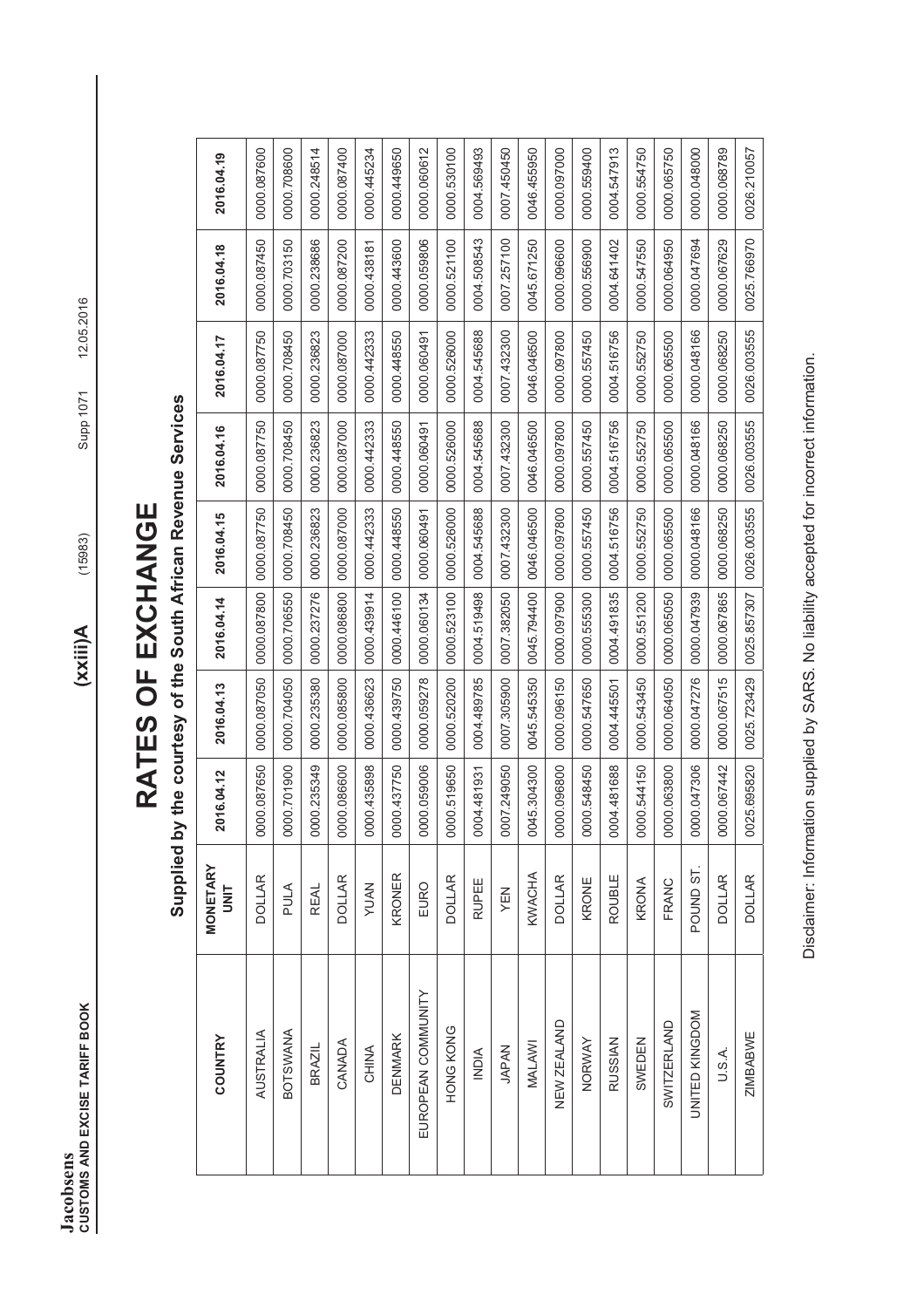**CUSTOMS AND EXCISE TARIFF BOOK** (XXIII)B<br>CUSTOMS AND EXCISE TARIFF BOOK **Jacobsens<br>CUSTOMS AND EXCISE TARIFF BOOK Jacobsens** 

 $(xxii)B$ 

# RATES OF EXCHANGE **RATES OF EXCHANGE**

Supplied by the courtesy of the South African Revenue Services **Supplied by the courtesy of the South African Revenue Services** 

| <b>COUNTRY</b>     | <b>MONETARY</b><br><b>UNIT</b> | 2016.04.20   | 2016.04.21   | 2016.04.22  | 2016.04.23  | 2016.04.24  | 2016.04.25   | 2016.04.26  | 2016.04.27   |
|--------------------|--------------------------------|--------------|--------------|-------------|-------------|-------------|--------------|-------------|--------------|
| AUSTRALIA          | <b>DOLLAR</b>                  | 00000.088200 | 00000.088450 | 0000.090800 | 0000.090800 | 0000.090800 | 0000.088350  | 0000.088300 | 0000.088300  |
| <b>BOTSWANA</b>    | PULA                           | 0000.705750  | 0000.714600  | 0000.738450 | 0000.738450 | 0000.738450 | 0000.709950  | 0000.705050 | 0000.705050  |
| <b>BRAZIL</b>      | <b>REAL</b>                    | 0000.243953  | 0000.245875  | 0000.247419 | 0000.247419 | 0000.247419 | 0000.245045  | 0000.244176 | 0000.244176  |
| CANADA             | <b>DOLLAR</b>                  | 0000.087550  | 0000.087650  | 0000.089250 | 0000.089250 | 0000.089250 | 0000.086800  | 0000.086650 | 00000.086650 |
| CHINA              | <b>YUAN</b>                    | 0000.447221  | 0000.451463  | 0000.454559 | 0000.454559 | 0000.454559 | 0000.446655  | 0000.446246 | 00000.446246 |
| <b>DENMARK</b>     | KRONER                         | 0000.450600  | 0000.456750  | 0000.461600 | 0000.461600 | 0000.461600 | 0000.452250  | 0000.451550 | 0000.451550  |
| EUROPEAN COMMUNITY | EURO                           | 0000.060745  | 0000.061595  | 0000.061985 | 0000.061985 | 0000.061985 | 0000.060965  | 0000.060877 | 0000.060877  |
| HONG KONG          | <b>DOLLAR</b>                  | 0000.532950  | 0000.537400  | 0000.543300 | 0000.543300 | 0000.543300 | 0000.529550  | 0000.529400 | 0000.529400  |
| <b>NDIA</b>        | <b>RUPEE</b>                   | 0004.580646  | 0004.620608  | 0004.661176 | 0004.661176 | 0004.661176 | 0004.584670  | 0004.585093 | 0004.585093  |
| <b>JAPAN</b>       | YEN                            | 0007.482500  | 0007.596450  | 0007.662550 | 0007.662550 | 0007.662550 | 0007.593400  | 0007.574500 | 0007.574500  |
| MALAWI             | KWACHA                         | 0046.699450  | 0047.096950  | 0047.785250 | 0047.785250 | 0047.785250 | 0046.416650  | 0046.402500 | 0046.402500  |
| NEW ZEALAND        | <b>DOLLAR</b>                  | 0000.097500  | 0000.098650  | 0000.101500 | 0000.101500 | 0000.101500 | 0000.098850  | 0000.098600 | 0000.098600  |
| NORWAY             | KRONE                          | 0000.558500  | 0000.560850  | 0000.573750 | 0000.573750 | 0000.573750 | 0000.560900  | 0000.559150 | 0000.559150  |
| <b>RUSSIAN</b>     | <b>ROUBLE</b>                  | 0004.572520  | 0004.521112  | 0004.632574 | 0004.632574 | 0004.632574 | 0004.584278  | 0004.575694 | 0004.575694  |
| SWEDEN             | KRONA                          | 0000.556050  | 0000.563800  | 0000.569850 | 0000.569850 | 0000.569850 | 0000.556500  | 0000.556350 | 0000.556350  |
| <b>SWITZERLAND</b> | FRANC                          | 0000.065950  | 0000.067150  | 0000.068350 | 0000.068350 | 0000.068350 | 00000.066600 | 0000.066500 | 0000.066500  |
| UNITED KINGDOM     | POUND <sub>S1</sub>            | 0000.048068  | 0000.048546  | 0000.048822 | 0000.048822 | 0000.048822 | 0000.047580  | 0000.047336 | 0000.047336  |
| U.S.A.             | <b>DOLLAR</b>                  | 0000.069156  | 0000.069722  | 0000.070038 | 0000.070038 | 0000.070038 | 0000.068714  | 0000.068700 | 0000.068700  |
| <b>ZIMBABWE</b>    | <b>DOLLAR</b>                  | 0026.349001  | 0026.564833  | 0026.689332 | 0026.689332 | 0026.689332 | 0026.180442  | 0026.175012 | 0026.175012  |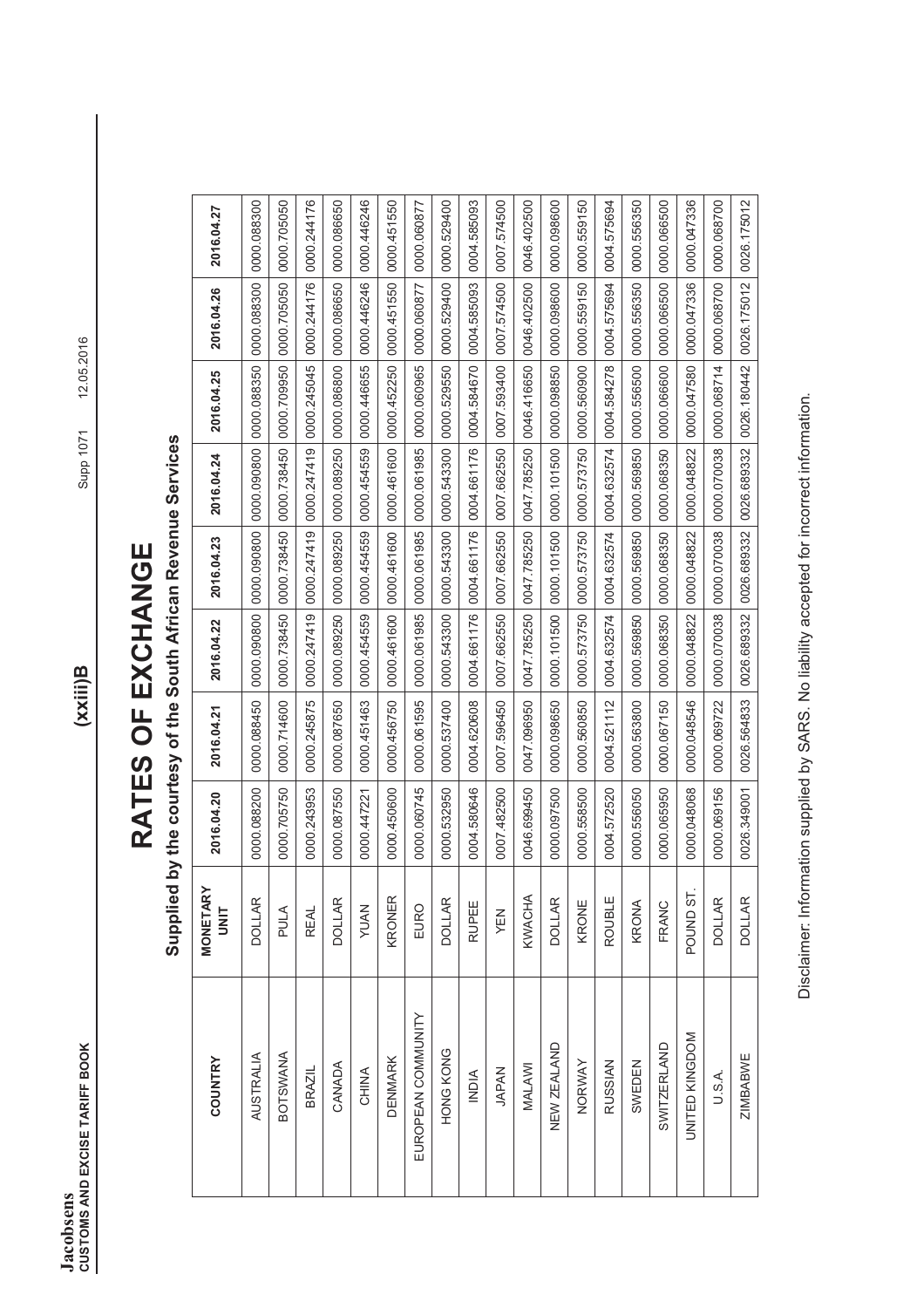**CUSTOMS AND EXCISE TARIFF BOOK** (15984) (15984) (15984) Supp 1071 12.05.2016 **Jacobsens<br>CUSTOMS AND EXCISE TARIFF BOOK Jacobsens** 

 $(xxii)C$ 

 $(15984)$ 

# RATES OF EXCHANGE **RATES OF EXCHANGE**

Supplied by the courtesy of the South African Revenue Services **Supplied by the courtesy of the South African Revenue Services** 

| <b>COUNTRY</b>     | <b>MONETARY</b><br><b>UNIT</b> | 2016.04.28   | 2016.04.29   | 2016.04.30   | 2016.05.01  | 2016.05.02   | 2016.05.03   | 2016.05.04   | 2016.05.05   |
|--------------------|--------------------------------|--------------|--------------|--------------|-------------|--------------|--------------|--------------|--------------|
| <b>AUSTRALIA</b>   | <b>DOLLAR</b>                  | 00000.089300 | 00000.090200 | 00000.090200 | 0000.090200 | 0000.090200  | 00000.090900 | 0000.089500  | 0000.088150  |
| <b>BOTSWANA</b>    | PULA                           | 0000.709550  | 0000.715450  | 0000.715450  | 0000.715450 | 0000.715450  | 0000.709550  | 00000.699450 | 0000.699200  |
| <b>BRAZIL</b>      | <b>REAL</b>                    | 0000.242128  | 0000.242826  | 0000.242826  | 0000.242826 | 0000.242826  | 0000.242998  | 0000.241163  | 0000.236496  |
| CANADA             | <b>DOLLAR</b>                  | 0000.085950  | 00000.086800 | 0000.086800  | 0000.086800 | 00000.086800 | 00000.086450 | 0000.085750  | 0000.085100  |
| CHINA              | <b>YUAN</b>                    | 0000.444878  | 0000.451277  | 0000.451277  | 0000.451277 | 0000.451277  | 0000.449616  | 0000.440292  | 0000.433438  |
| <b>DENMARK</b>     | KRONER                         | 0000.448500  | 0000.452700  | 0000.452700  | 0000.452700 | 0000.452700  | 0000.445050  | 00000.436550 | 00000.429200 |
| EUROPEAN COMMUNITY | EURO                           | 0000.060462  | 0000.061012  | 0000.061012  | 0000.061012 | 0000.061012  | 0000.060045  | 0000.058879  | 0000.057905  |
| HONG KONG          | <b>DOLLAR</b>                  | 0000.529550  | 0000.536850  | 0000.536850  | 0000.536850 | 0000.536850  | 0000.535550  | 0000.522550  | 0000.514000  |
| <b>NDIA</b>        | <b>RUPEE</b>                   | 0004.564936  | 0004.631394  | 0004.631394  | 0004.631394 | 0004.631394  | 0004.601747  | 0004.509652  | 0004.433047  |
| <b>JAPAN</b>       | YEN                            | 0007.418950  | 0007.420500  | 0007.420500  | 0007.420500 | 0007.420500  | 0007.301050  | 0007.208050  | 0007.093000  |
| MALAWI             | KWACHA                         | 0046.409600  | 0047.112850  | 0047.112850  | 0047.112850 | 0047.112850  | 0047.003050  | 0045.891000  | 0045.148000  |
| NEW ZEALAND        | <b>DOLLAR</b>                  | 00000.097700 | 0000.098550  | 0000.098550  | 0000.098550 | 0000.098550  | 00000.098000 | 0000.097100  | 00000.095350 |
| NORWAY             | KRONE                          | 0000.554300  | 0000.559900  | 0000.559900  | 0000.559900 | 0000.559900  | 0000.551500  | 0000.545750  | 0000.537400  |
| <b>RUSSIAN</b>     | ROUBLE                         | 0004.480766  | 0004.485814  | 0004.485814  | 0004.485814 | 0004.485814  | 0004.499244  | 0004.498810  | 0004.399400  |
| SWEDEN             | KRONA                          | 0000.551550  | 0000.556850  | 0000.556850  | 0000.556850 | 0000.556850  | 0000.549250  | 0000.543250  | 0000.534550  |
| <b>SWITZERLAND</b> | FRANC                          | 0000.066050  | 0000.066550  | 0000.066550  | 0000.066550 | 0000.066550  | 0000.065700  | 00000.064350 | 00000.063400 |
| UNITED KINGDOM     | POUND ST.                      | 0000.047133  | 0000.047495  | 0000.047495  | 0000.047495 | 0000.047495  | 0000.047193  | 0000.046534  | 0000.045855  |
| U.S.A.             | <b>DOLLAR</b>                  | 0000.068707  | 0000.069654  | 0000.069654  | 0000.069654 | 0000.069654  | 0000.069463  | 0000.067762  | 0000.066664  |
| <b>ZIMBABWE</b>    | <b>DOLLAR</b>                  | 0026.178598  | 0026.538745  | 0026.538745  | 0026.538745 | 0026.538745  | 0026.466384  | 0025.817844  | 0025.400271  |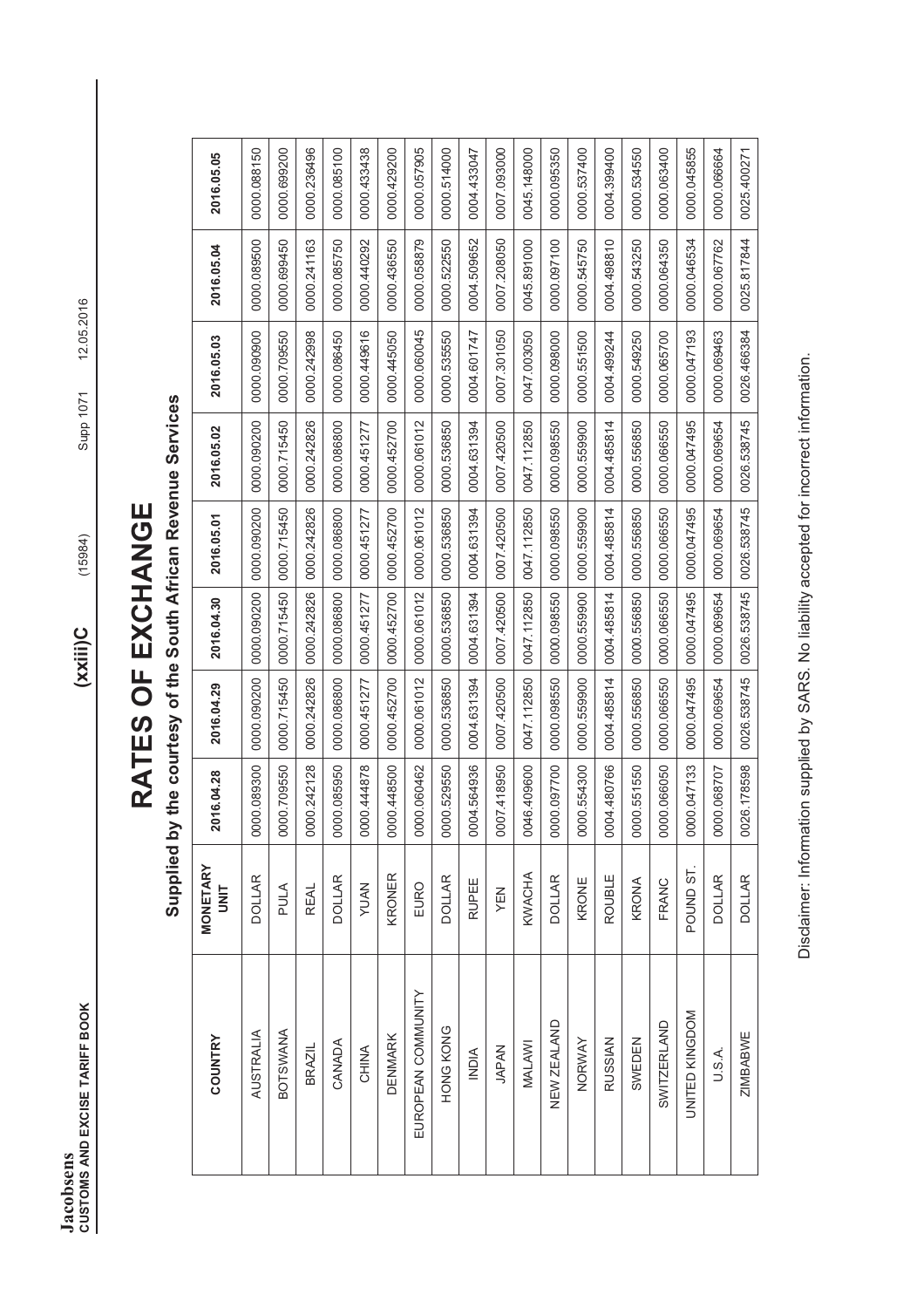# RATES OF EXCHANGE **RATES OF EXCHANGE**

Supplied by the courtesy of the South African Revenue Services **Supplied by the courtesy of the South African Revenue Services** 

| COUNTRY            | <b>MONETARY</b><br><b>UNIT</b> | 2016.05.06   | 2016.05.07  | 2016.05.08  | 2016.05.09              | 2016.05.10   |
|--------------------|--------------------------------|--------------|-------------|-------------|-------------------------|--------------|
| AUSTRALIA          | <b>DOLLAR</b>                  | 00000.088500 | 0000.088500 | 0000.088500 | 00000.090200            | 00000.088450 |
| <b>BOTSWANA</b>    | PULA                           | 0000.687100  | 0000.687100 | 0000.687100 | 0000.703100             | 0000.690300  |
| BRAZIL             | <b>REAL</b>                    | 0000.233637  | 0000.233637 | 0000.233637 | 0000.234774             | 0000.229977  |
| CANADA             | <b>DOLLAR</b>                  | 0000.084700  | 0000.084700 | 0000.084700 | 0000.086350             | 0000.084400  |
| CHINA              | <b>NAUY</b>                    | 0000.429801  | 0000.429801 | 0000.429801 | 0000.436414             | 0000.426398  |
| <b>DENMARK</b>     | KRONER                         | 0000.428950  | 0000.428950 | 0000.428950 | 0000.435450             | 0000.425500  |
| EUROPEAN COMMUNITY | EURO                           | 0000.057846  | 0000.057846 | 0000.057846 | 0000.058724             | 0000.057387  |
| HONG KONG          | <b>DOLLAR</b>                  | 0000.509600  | 0000.509600 | 0000.509600 | 0000.517450             | 0000.504650  |
| <b>NDIA</b>        | <b>RUPEE</b>                   | 0004.400513  | 0004.400513 | 0004.400513 | 0004.458775             | 0004.362655  |
| <b>JAPAN</b>       | YEN                            | 0007.033600  | 0007.033600 |             | 0007.033600 0007.164150 | 0007.071100  |
| MALAWI             | KWACHA                         | 0044.765000  | 0044.765000 | 0044.765000 | 0045.475350             | 0044.384050  |
| NEW ZEALAND        | <b>DOLLAR</b>                  | 0000.095200  | 0000.095200 | 0000.095200 | 0000.096850             | 0000.095750  |
| NORWAY             | KRONE                          | 0000.536600  | 0000.536600 | 0000.536600 | 0000.544600             | 0000.533200  |
| <b>RUSSIAN</b>     | ROUBLE                         | 0004.358487  | 0004.358487 | 0004.358487 | 0004.396909             | 0004.336009  |
| SWEDEN             | KRONA                          | 0000.533100  | 0000.533100 | 0000.533100 | 0000.542750             | 0000.531050  |
| SWITZERLAND        | FRANC                          | 0000.063550  | 0000.063550 | 0000.063550 | 00000.064700            | 0000.063100  |
| UNITED KINGDOM     | POUND ST.                      | 0000.045596  | 0000.045596 | 0000.045596 | 0000.046445             | 0000.045367  |
| U.S.A.             | <b>DOLLAR</b>                  | 0000.066087  | 0000.066087 | 0000.066087 | 0000.067114             | 0000.065436  |
| <b>ZIMBABWE</b>    | <b>DOLLAR</b>                  | 0025.179778  | 0025.179778 | 0025.179778 | 0025.570758             | 0024.931326  |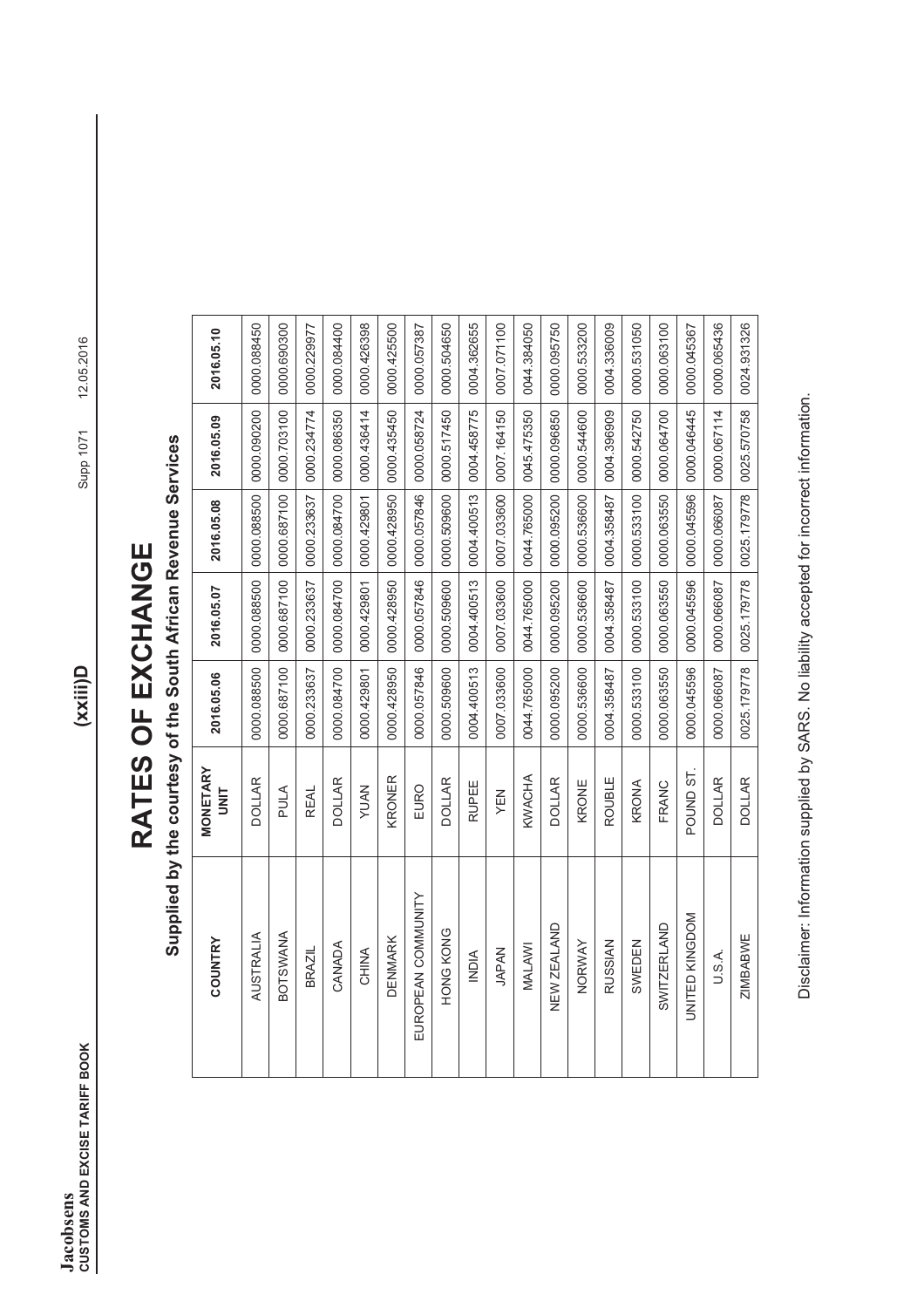**Reference**  The Republic of Botswana Burkino Faso The Republic of Burundi The Republic of Cameroon The Republic of Cape Verde Central African Republic The Islamic Federation of the Comoros The Republic of the Congo The Republic of the Cote D'Ivoire The Republic of Djibouti The Commonwealth of Dominica The Dominican Republic The State of Eritrea The Federal Democratic Republlilc of Ethiopia The Sovereign Democratic Republic of Fiji The Republic of Gabon The Republic of Gambia The Republic of Ghana Grenada The Republic of Guinea The Republic of Guinea-Bissau The Republic of Equatorial Guinea The Co-operative Republic of Guyana The Republic of Haiti Jamaica The Republic of Kenya Kiribati The Kingdom of Lesotho The Republic of Liberia The Republic of Madagascar The Republic of Malawi The Republic of Mali The Islamic Republic of Mauritania The Republic of Mauritius The Republic of Mozambique The Republic of Namibia The Republic of Niger The Federal Republic of Nigeria The Republic of Uganda The Independent State of Papua New Guinea The Rwandese Republic Saint Kitts and Nevis Saint Lucia Saint Vincent and the Grenadines The Independent State of Western Samoa The Independent Republic of Sáo Tomè and Principe The Republic of Senegal The Republic of Seychelles The Republic of Sierra Leone The Solomon Islands The Republic of Sudan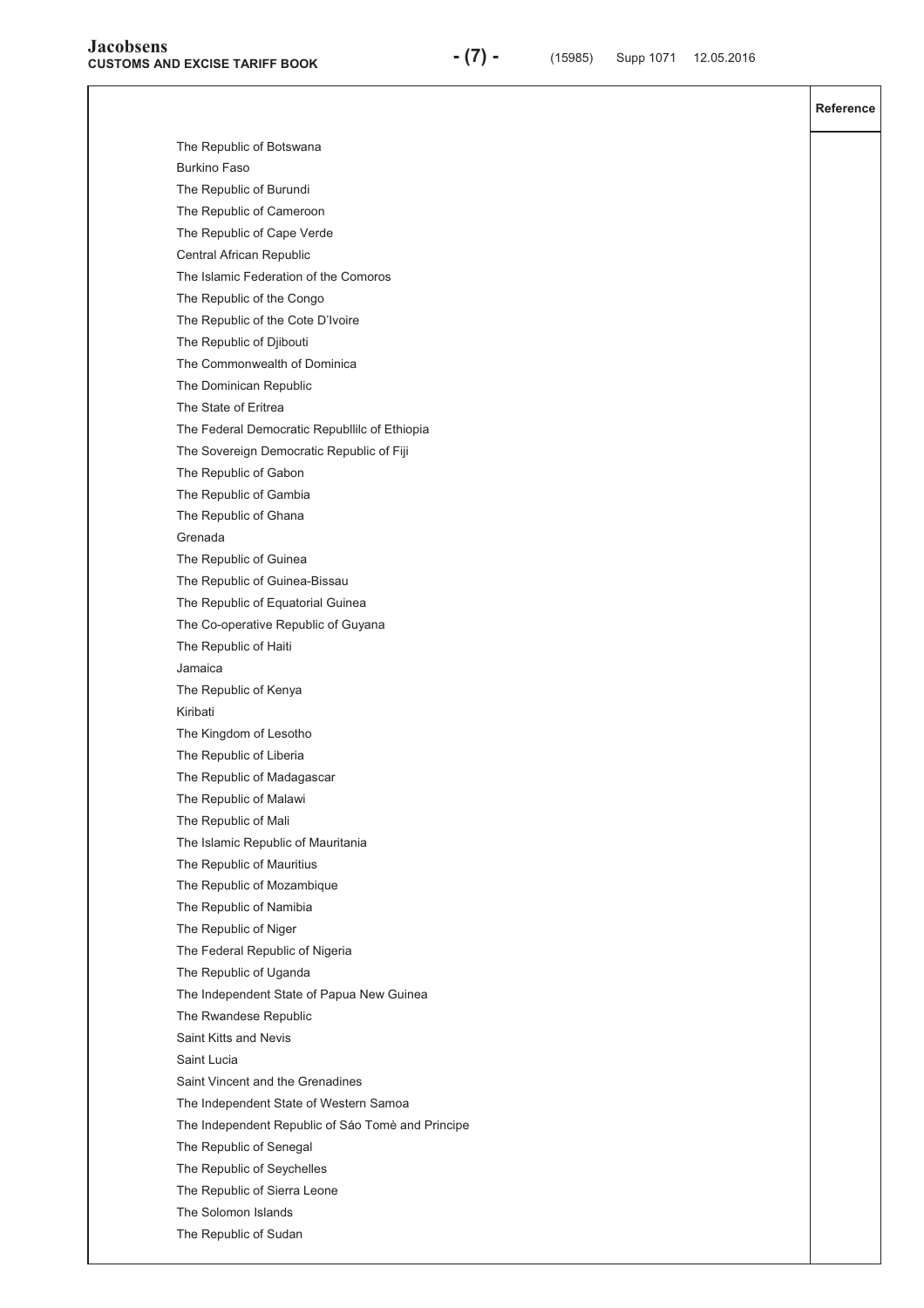|                                                                                                                                                                                                                                                                            | <b>Reference</b>          |
|----------------------------------------------------------------------------------------------------------------------------------------------------------------------------------------------------------------------------------------------------------------------------|---------------------------|
| The Republic of Suriname                                                                                                                                                                                                                                                   |                           |
| The Kingdom of Swaziland                                                                                                                                                                                                                                                   |                           |
| The United Republic of Tanzania                                                                                                                                                                                                                                            |                           |
| The Republic of Chad                                                                                                                                                                                                                                                       |                           |
| The Togolese Republic                                                                                                                                                                                                                                                      |                           |
| Tonga                                                                                                                                                                                                                                                                      |                           |
| The Republic of Trinidad and Tobago                                                                                                                                                                                                                                        |                           |
| Tuvalu                                                                                                                                                                                                                                                                     |                           |
| Vanuatu                                                                                                                                                                                                                                                                    |                           |
| The Republic of Zaire                                                                                                                                                                                                                                                      |                           |
| The Republic of Zambia                                                                                                                                                                                                                                                     |                           |
| The Republic of Zimbabwe                                                                                                                                                                                                                                                   |                           |
| "Agreement" means:                                                                                                                                                                                                                                                         | A1/1/1304                 |
| (a) the Agreement on Trade, Development and Co-operation between the European Community and its<br>Member States and the Republic of South Africa of which the full text, except for this Protocol, is<br>published in Schedule No. 10 as Part 1 of the said Schedule; and | w.e.f. 1/5/04             |
| (b) any amendment thereof published in the said Schedule No. 10.                                                                                                                                                                                                           |                           |
| "Amendment" includes as contemplated in section $49(1)(b)$ any amendment or adjustment or addition to:                                                                                                                                                                     | A1/1/1304                 |
| (a) the Agreement on Trade, Development and Co-operation between the European Community and its<br>Member States and the Republic of South Africa published in Schedule No. 10; and                                                                                        | w.e.f. 1/5/04             |
| (b) the Protocol which is published in Schedule No. 10 after Part 1 of Schedule No. 10 as an<br>amendment to the said Part 1."                                                                                                                                             |                           |
| "Community" means according to the Agreement, as amended, the European Community and its<br>Member States:                                                                                                                                                                 | A1/11304<br>w.e.f. 1/5/04 |
| The Republic of Austria;                                                                                                                                                                                                                                                   |                           |
| The Kingdom of Belgium;                                                                                                                                                                                                                                                    |                           |
| The Republic of Cyprus;                                                                                                                                                                                                                                                    |                           |
| The Czech Republic;                                                                                                                                                                                                                                                        |                           |
| The Kingdom of Denmark;                                                                                                                                                                                                                                                    |                           |
| The Republic of Estonia;                                                                                                                                                                                                                                                   |                           |
| The Republic of Finland;                                                                                                                                                                                                                                                   |                           |
| The French Republic;                                                                                                                                                                                                                                                       |                           |
| The Federal Republic of Germany;                                                                                                                                                                                                                                           |                           |
| The Hellenic Republic (Greece);                                                                                                                                                                                                                                            |                           |
| The Republic of Hungary;                                                                                                                                                                                                                                                   |                           |
| The Republic of Ireland;                                                                                                                                                                                                                                                   |                           |
| The Italian Republic;                                                                                                                                                                                                                                                      |                           |
| The Republic of Latvia;                                                                                                                                                                                                                                                    |                           |
| The Republic of Lithuania;                                                                                                                                                                                                                                                 |                           |
| The Grand Duchy of Luxembourg;                                                                                                                                                                                                                                             |                           |
| The Republic of Malta;                                                                                                                                                                                                                                                     |                           |
| The Kingdom of the Netherlands;                                                                                                                                                                                                                                            |                           |
| The Republic of Poland;                                                                                                                                                                                                                                                    |                           |
| The Portuguese Republic;                                                                                                                                                                                                                                                   |                           |
| The Kingdom o Sweden;                                                                                                                                                                                                                                                      |                           |
| The Republic of Slovenia;                                                                                                                                                                                                                                                  |                           |
| The Slovak Republic;                                                                                                                                                                                                                                                       |                           |
| The Kingdom of Spain;                                                                                                                                                                                                                                                      |                           |
| The Republic of Croatia;                                                                                                                                                                                                                                                   | A1/1/1539                 |
|                                                                                                                                                                                                                                                                            |                           |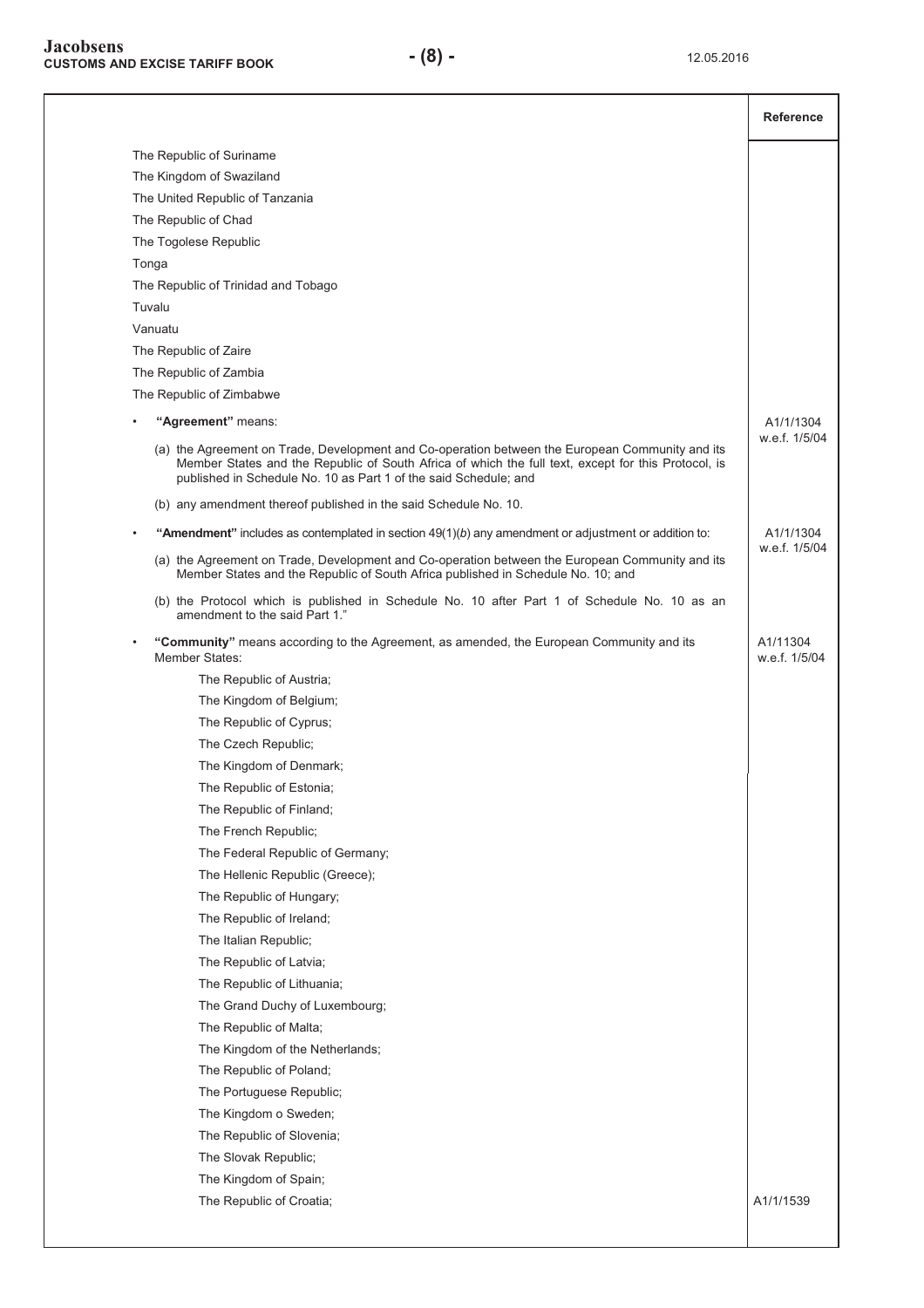**CUSTOMS AND EXCISE TARIFF BOOK - 718.13 -** (15986) Supp 1071 12.05.2016 **215.02** 

| Item   | <b>Tariff</b><br>Heading/<br>Subheading | Code  | с<br>D | <b>Description</b>                                                                                                                                                                                                                                                                                                                                                                                                                                                                                                                                                      | Rebate<br>Item | Imported<br>from or<br>Originating in | Rate of<br>Anti-<br>Dumping<br>Duty | <b>Reference</b> |
|--------|-----------------------------------------|-------|--------|-------------------------------------------------------------------------------------------------------------------------------------------------------------------------------------------------------------------------------------------------------------------------------------------------------------------------------------------------------------------------------------------------------------------------------------------------------------------------------------------------------------------------------------------------------------------------|----------------|---------------------------------------|-------------------------------------|------------------|
| 215.02 |                                         |       |        | <b>Articles of Iron or Steel</b>                                                                                                                                                                                                                                                                                                                                                                                                                                                                                                                                        |                |                                       |                                     | A2/53            |
|        | 7318.15.39                              | 01.08 | 88     | Fully threaded screws with hexagon heads, (excluding<br>those of stainless steel) with a thread diameter of 6 mm or<br>more but not exceeding 36 mm and a length of 10 mm or<br>more but not exceeding 400 mm manufactured and<br>exported by Ningbo Jinding Fastening Piece Co. Ltd                                                                                                                                                                                                                                                                                    |                | China                                 | 19,3%                               | A2/1/354         |
|        |                                         | 02.08 | 82     | Fully threaded screws with hexagon heads, (excluding<br>those of stainless steel) with a thread diameter of 6 mm or<br>more but not exceeding 36 mm and a length of 10 mm or<br>more but not exceeding 400 mm manufactured by<br>Zhejiang Laibao Precision Technology Co. Ltd, exported<br>by Shangai Wisechain Fasteners Ltd and Shanghai                                                                                                                                                                                                                              |                | China                                 | 11.09%                              | A2/1/354         |
|        |                                         | 03.08 | 87     | Fully threaded screws with hexagon heads, (excluding<br>those of stainless steel) with a thread diameter of 6 mm or<br>more but not exceeding 36 mm and a length of 10 mm or<br>more but not exceeding 400 mm (excluding those<br>manufactured and exported by Zhejiang Zhapu Industrial<br>Co Ltd, those manufactured and exported by Ningbo<br>Xingyi Fasteners Co. Ltd, those manufactured by Shang-<br>hai Biao Wu High Tensile Fasterners Co. Ltd, and<br>exported by Shanghai Prime Machinery Co. Ltd and those<br>manufacturedand exported by Wenzhou Zhongsheng |                | China                                 | 73,93%                              | A2/1/354         |
|        | 7318.15.43                              | 01.08 | 83     | Bolts, of iron or steel, with hexagon heads (excluding bolts<br>of stainless steel, bolts fitted with base metal expansion<br>sleeves and bolts identifiable for use solely or principally<br>on aircraft), of a width of 6 mm or more but not exceeding<br>36 mm and a length of 10 mm or more but not exceeding<br>400 mm, whether or not with their nuts and washers<br>(excluding those manufactured by Ningbo Jinding                                                                                                                                              |                | China                                 | 55,4%                               | A2/1/354         |
|        | 7318.16.20                              | 01.08 | 87     | Self-locking nuts (excluding those with a thread diameter                                                                                                                                                                                                                                                                                                                                                                                                                                                                                                               |                | China                                 | 122,7%                              | A2/1/365         |
|        | 7318.16.30                              | 01.08 | 81     | Other, hexagon nuts of a thread diameter of 6 mm or more                                                                                                                                                                                                                                                                                                                                                                                                                                                                                                                |                | China                                 | 122,7%                              | A2/1/365         |
|        | 7324.10                                 | 03.06 | 64     | Sinks of stainless steel (excluding that manufactured                                                                                                                                                                                                                                                                                                                                                                                                                                                                                                                   |                | China                                 | 62,41%                              | A2/1/368         |
|        |                                         | 05.06 | 63     |                                                                                                                                                                                                                                                                                                                                                                                                                                                                                                                                                                         |                | Malaysia                              | 95,86%                              |                  |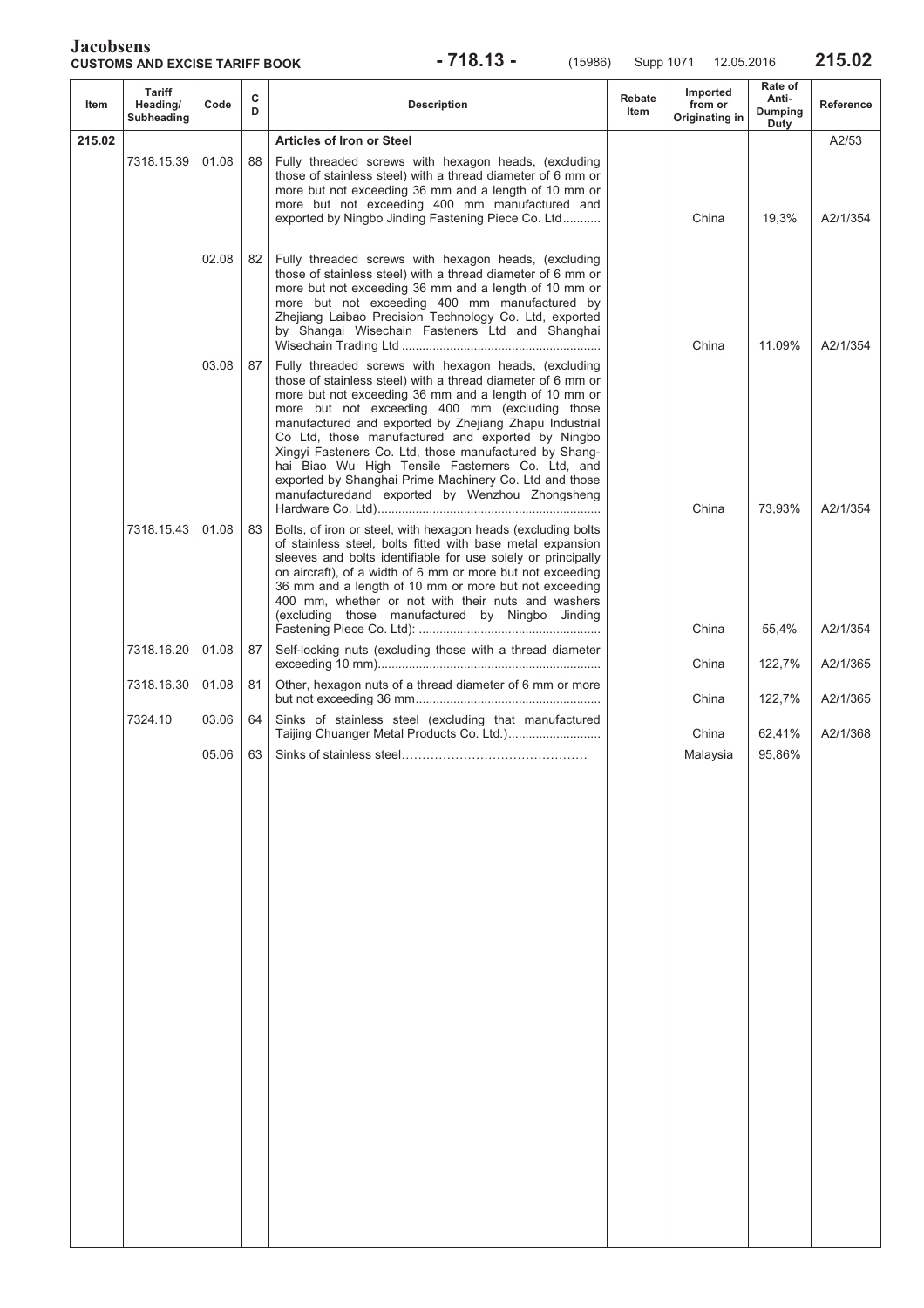### **Jacobsens CUSTOMS AND EXCISE TARIFF BOOK -718.14 -** 12.05.2016 215.11

| Item   | Tariff<br>Heading/<br>Subheading | Code  | С<br>D | <b>Description</b>                                                                                                                                                                                                                        | Rebate<br><b>Item</b> | Imported<br>from or<br>Originating in | Rate of<br>Anti-<br>Dumping<br>Duty | Reference                 |
|--------|----------------------------------|-------|--------|-------------------------------------------------------------------------------------------------------------------------------------------------------------------------------------------------------------------------------------------|-----------------------|---------------------------------------|-------------------------------------|---------------------------|
| 215.11 |                                  |       |        | Tools, Implements, Cutlery, Spoons and Forks, of Base<br><b>Metal: Parts Thereof of Base Metal</b>                                                                                                                                        |                       |                                       |                                     | A2/82                     |
| 215.11 | 8201.10.10                       | 01.08 | 85     | Spades and shovels, of a maximum blade width of<br>more than 200 mm but not exceeding 320 mm                                                                                                                                              |                       | China                                 | 387c/kg                             | A2/1/354                  |
|        | 8201.30.03                       | 01.08 | 86     |                                                                                                                                                                                                                                           |                       | China                                 | 262,7c/kg                           | A2/1/354                  |
|        | 8201.30.90                       | 01.08 | 84     |                                                                                                                                                                                                                                           |                       | China                                 | 369,2c/kg                           | A2/1/354                  |
|        | 8201.90.20                       | 01.08 | 85     | Forks, with a prong length exceeding 150 mm (excluding                                                                                                                                                                                    |                       | China                                 | 480c/kg                             | A2/1/354                  |
| 215.12 |                                  |       |        | <b>Base Metals and Articles of Base Metals</b>                                                                                                                                                                                            |                       |                                       |                                     | A2/98                     |
| 216.00 |                                  |       |        | MACHINERY<br>AND<br>MECHANICAL APPLIANCES;<br>ELECTRICAL EQUIPMENT; PARTS THEREOF; SOUND<br>RECORDERS AND REPRODUCERS, TELEVISION<br>IMAGE AND SOUND RECORDERS AND REPRO-<br>DUCERS, AND PARTS AND ACCESSORIES OF SUCH<br><b>ARTICLES</b> |                       |                                       |                                     | A2/18                     |
| 216.02 |                                  |       |        | Electrical machinery and equipment and parts thereof;<br>sound recorders and reproducers, television image<br>and sound recorders and reproducers, and parts and<br>accessories of such article                                           |                       |                                       |                                     | A2/41                     |
|        | 216.02 8544.60.10                | 01.08 | 80     | Electric cable (excluding ignition wiring sets and other<br>wiring sets of a kind used in vehicles, aircraft or ships and<br>co-axial cable), insulated with paper and covered with                                                       |                       | India                                 | 65,47%                              | A2/1/354                  |
| 217.00 |                                  |       |        | VEHICLES, AIRCRAFT, VESSELS AND ASSOCIATED<br><b>TRANSPORT EQUIPMENT</b>                                                                                                                                                                  |                       |                                       |                                     | A2/1/372<br>w.e.f. 1/1/16 |
| 217.02 |                                  |       |        | VEHICLES (EXCLUDING RAILWAY OR TRAMWAY<br>ROLLING-STOCK), AND PARTS AND ACCESSORIES<br><b>THEREOF</b>                                                                                                                                     |                       |                                       |                                     | A2/1/372<br>w.e.f. 1/1/16 |
|        | 8716.80.10                       | 01.08 | 89     | Wheelbarrows<br>manufactured by Qingdao Youhe                                                                                                                                                                                             |                       | China                                 | 32,32%                              | A2/1/372<br>w.e.f. 1/1/16 |
|        |                                  | 02.08 | 83     | Wheelbarrows manufactured by Qingdao Wantai Special                                                                                                                                                                                       |                       | China                                 | 39,92%                              | A2/1/372<br>w.e.f. 1/1/16 |
|        |                                  | 03.08 | 88     | Wheelbarrows (excluding that manufactured by Qingdao<br>Yongyi Metal Products Co. Ltd; Qingdao Youhe Handtruck<br>Co. Ltd and Qingdao Wantai Special Handtruck Co. Ltd)                                                                   |                       | China                                 | 29,82%                              | A2/1/372<br>w.e.f. 1/1/16 |
|        |                                  |       |        |                                                                                                                                                                                                                                           |                       |                                       |                                     |                           |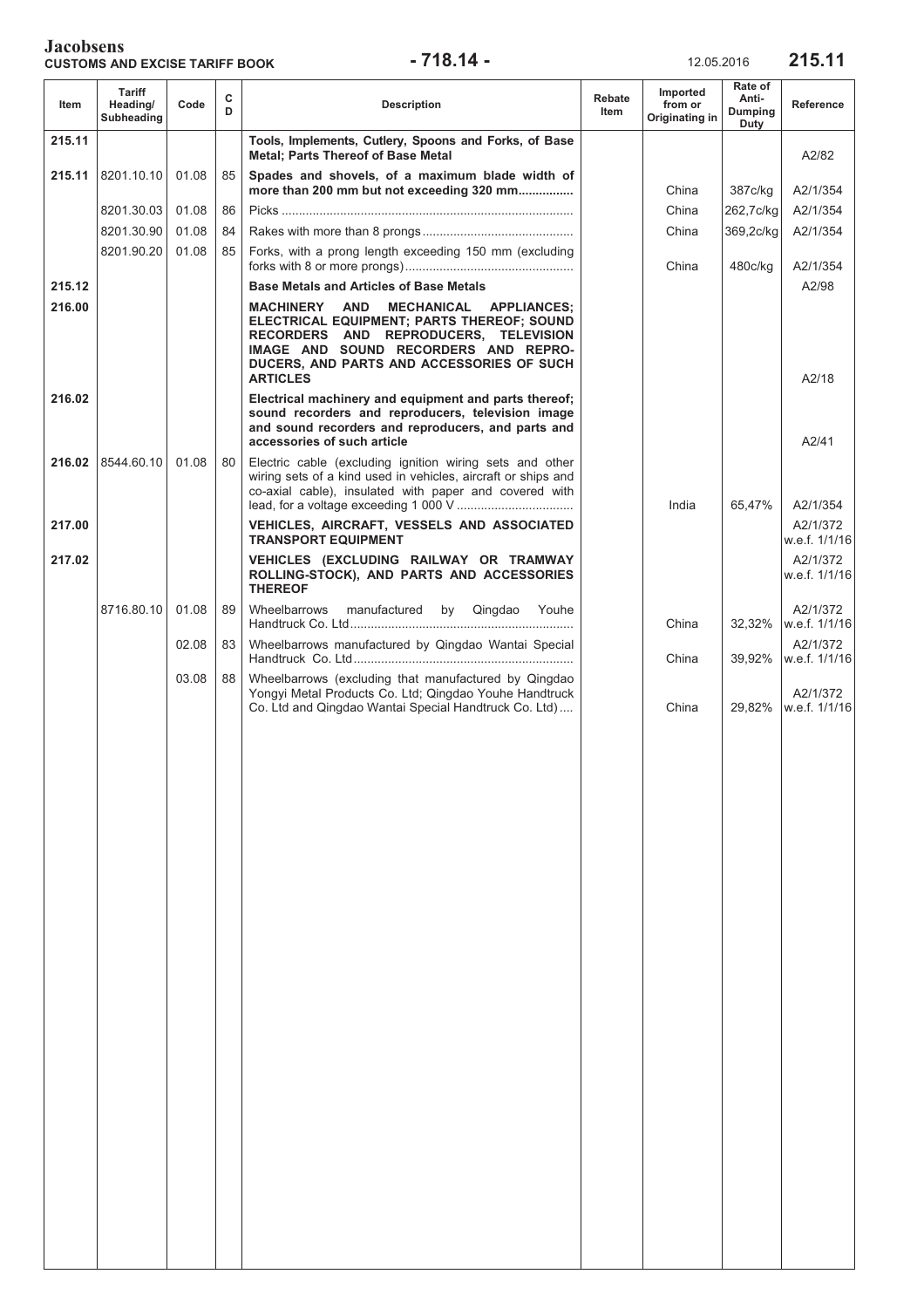| Rebate<br>Item | Tariff<br>Heading | Rebate<br>Code | с<br>D | <b>Description</b>                                                                                                                                                                                                                                                                                                                                                                                                                                                                                                                | <b>Extent of</b><br>Rebate | Reference                    |
|----------------|-------------------|----------------|--------|-----------------------------------------------------------------------------------------------------------------------------------------------------------------------------------------------------------------------------------------------------------------------------------------------------------------------------------------------------------------------------------------------------------------------------------------------------------------------------------------------------------------------------------|----------------------------|------------------------------|
| 317.05         |                   |                |        | Industry: Tractors (Excluding Road Tractors)                                                                                                                                                                                                                                                                                                                                                                                                                                                                                      |                            | A3/139                       |
|                | 00.00             | 01.00          | 05     |                                                                                                                                                                                                                                                                                                                                                                                                                                                                                                                                   | Full duty                  | A3/139                       |
| 317.06         |                   |                |        | <b>Industry: Motor Vehicle Parts and Accessories</b>                                                                                                                                                                                                                                                                                                                                                                                                                                                                              |                            |                              |
|                | 00.00             | 01.00          | 07     | Parts, for the manufacture of automatic or semi-automatic gear-boxes<br>(complete with fluid couplings, gear selectors, retarders and control systems)                                                                                                                                                                                                                                                                                                                                                                            | Full duty                  | A3/471<br>w.e.f.<br>01.07.00 |
|                |                   | 02.00          | 01     | Parts and accessories (excluding single row radial ball bearings and single<br>row tapered roller bearings, with an outside diameter of 31 mm or more but                                                                                                                                                                                                                                                                                                                                                                         | Full duty                  | A3/471<br>w.e.f.<br>01.07.00 |
|                |                   | 03.00          | 06     | Automotive components for use in the manufacture of original equipment<br>components as defined in Chapter 98 of Schedule No. 1 for supply to a<br>specified motor vehicle manufacturer registered under rebate item 317.03<br>imported by component manufacturers approved by the International Trade                                                                                                                                                                                                                            | Full duty                  | A3/1/690                     |
|                |                   |                |        | Provided that -                                                                                                                                                                                                                                                                                                                                                                                                                                                                                                                   |                            | A3/1/690                     |
|                |                   |                |        | such component manufacturer shall submit a quarterly return to the<br>(i)<br>Controller regarding all goods entered under this rebate item together<br>with a schedule supported by copies of bills of material reflecting the<br>actual number of automotive components used in the manufacture of a<br>specific original equipment component and the actual number of<br>original equipment components manufactured as well as the quantity<br>of each original equipment component supplied to motor vehicle<br>manufacturers; |                            | A3/1/690                     |
|                |                   |                |        | the quarterly return shall be substantiated by statements from motor<br>(ii)<br>vehicle manufacturers to whom such components were supplied with<br>specific reference to the part numbers, description and quantity<br>received in respect of each part number during the same period; and                                                                                                                                                                                                                                       |                            | A3/1/690                     |
|                |                   |                |        | (iii) the statements by the motor vehicle manufacturers are certified by a<br>customs and excise officer.                                                                                                                                                                                                                                                                                                                                                                                                                         |                            | A3/1/690                     |
|                |                   |                |        | Notes:<br>For the purposes of this item unless the context indicates otherwise,<br>1.<br>any expression to which a meaning has been assigned in item 317.03<br>has the meaning so assigned.                                                                                                                                                                                                                                                                                                                                       |                            |                              |
|                |                   | 05.00          | 05     | Goods of any description for use in the manufacture of leather covers,<br>trimmings or the like, whether or not combined with backing material, for<br>supply either as made up covers, individual panels or in the form of kits<br>designed for the interior fitment of motor vehicles, provided that the leather is                                                                                                                                                                                                             | Full duty                  | A3/662                       |
|                | 39.01             | 01.04          | 46     | Polymers of ethylene of a relative density of 0,94 or more, in primary forms,                                                                                                                                                                                                                                                                                                                                                                                                                                                     | Full duty                  | A3/495                       |
|                | 3920.30           | 01.06          | 61     | Plates, sheets, film, foil and strip, of acrylonitrile-butadiene-styrene<br>copolymers (ABS), non-cellular and not reinforced, laminated, supported or                                                                                                                                                                                                                                                                                                                                                                            | Full duty                  | A3/1/688                     |
|                | 3920.4            | 01.05          | 53     | Plates, sheets, film, foil and strip, of polymers of vinyl chloride, non-cellular,<br>combined with plates, sheets, film, foil and strip, of acrylonitrile butadiene<br>styrene, for the manufacture of dashboards for motor vehicles of subheading                                                                                                                                                                                                                                                                               | Full duty                  | A3/676                       |
|                | 39.21             | 02.04          | 48     | Plates, sheets, film, foil and strip, of acrylonitrile-butadiene-styrene                                                                                                                                                                                                                                                                                                                                                                                                                                                          | Full duty                  | A3/265                       |
|                | 3921.13           | 02.06          | 62     | Plates, sheets, film, foil and strip, cellular, of polyurethane, for the                                                                                                                                                                                                                                                                                                                                                                                                                                                          | Full duty                  | A3/265                       |
|                | 3926.90           | 01.06          | 63     | Articles of plastics, for the manufacture of brake boosters of a kind used in                                                                                                                                                                                                                                                                                                                                                                                                                                                     | Full duty                  | A3/205                       |
|                |                   | 02.06          | 68     | Articles of plastic, for the manufacture of instrument clusters of a kind used in                                                                                                                                                                                                                                                                                                                                                                                                                                                 | Full duty                  | A3/271                       |
|                | 4011.10           | 01.06          | 69     | New pneumatic tyres, of rubber, for the manufacture of motor vehicles of a                                                                                                                                                                                                                                                                                                                                                                                                                                                        | Full duty                  | A3/504                       |
|                | 4016.93           | 01.06          | 63     | Gaskets, washers and other seals of vulcanised rubber, for the manufacture                                                                                                                                                                                                                                                                                                                                                                                                                                                        | Full duty                  | A3/205                       |
|                | 4016.99           | 01.06          | 62     | Articles of vulcanised rubber, for the manufacture of brake boosters of a kind                                                                                                                                                                                                                                                                                                                                                                                                                                                    | Full duty                  | A3/205                       |
|                | 4911.99           | 01.06          | 63     | Identification plates, being printed matter, for the manufacture of brake                                                                                                                                                                                                                                                                                                                                                                                                                                                         | Full duty                  | A3/205                       |
|                |                   |                |        |                                                                                                                                                                                                                                                                                                                                                                                                                                                                                                                                   |                            |                              |